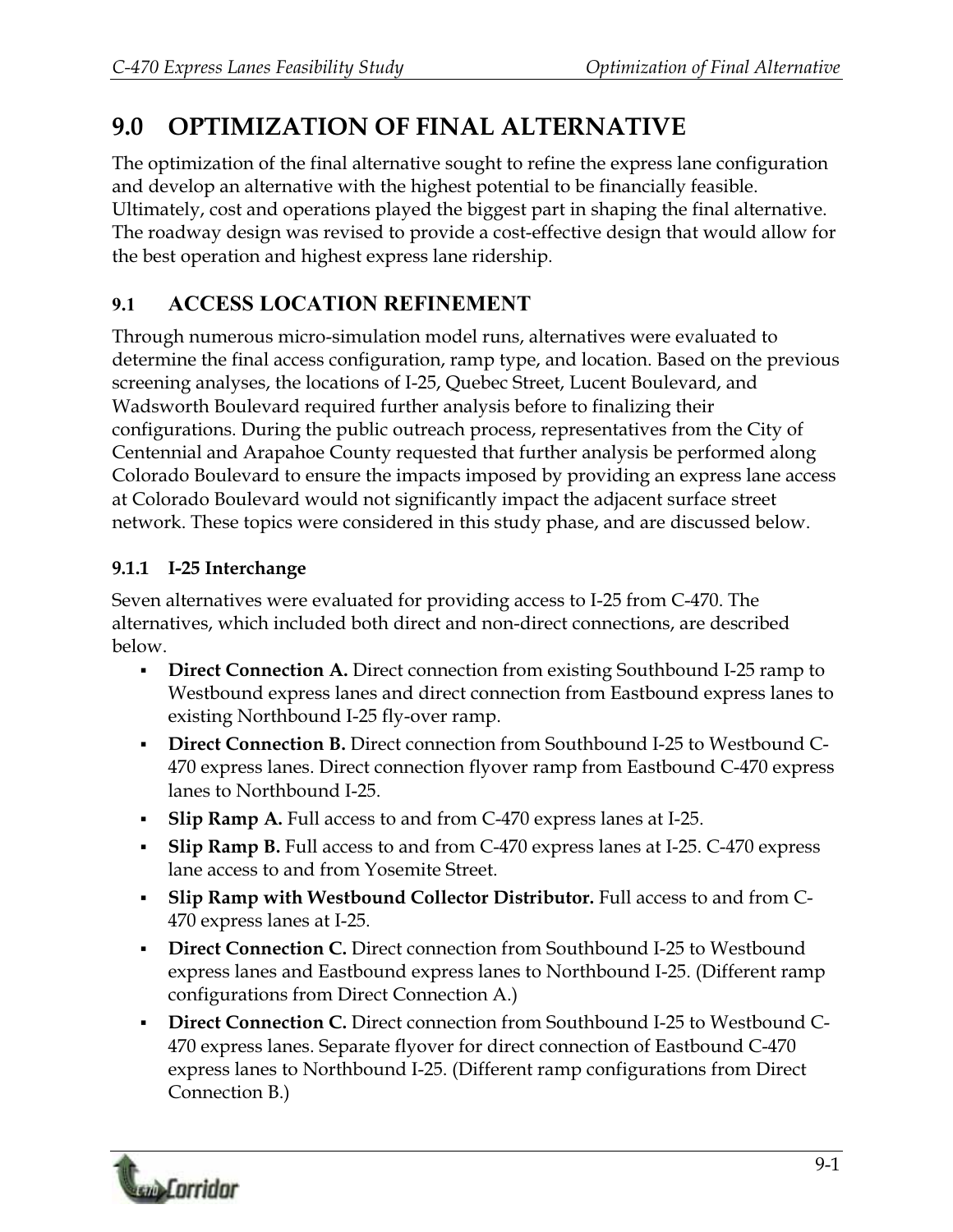Plan views of these alternatives are included in Appendix E.

Throughout the screening process, portions of each alternative were substituted to determine the interchange configuration that provided the best combination of accessibility, operations, and cost.

To provide adequate operations from C-470 to and from the north along I-25, some form of direct access needed to be provided. The projected volume destined to and from the south along I-25 was accommodated via a slip ramp positioned just east of Yosemite Street. Two main direct access alternatives considered in the analysis were a variation of the Direct Connection Alternative A and Alternative B. The variation provided a slip ramp access just east of Yosemite Street to allow for vehicles to access I-25 to and from the south. The only difference between the two alternatives was the connection between eastbound C-470 express lanes and I-25 northbound.

Alternative A included a braided ramp from the eastbound C-470 express lanes to the northbound I-25 flyover ramp. This option required no widening to the existing structure over I-25. Alternative B provided a direct flyover access ramp from eastbound C-470 to northbound I-25.

Model runs were performed to determine the potential benefit in operations and increase in revenue versus the construction cost difference for each alternative. Alternative B was estimated to cost approximately \$25 to \$30 million more than Alternative A. The micro-simulation model showed little operational benefits combined with little increase in traffic with Alternative B. The model showed that in Alternative A, the eastbound distance where the express lanes merge into the general purpose flyover ramp needed to be lengthened to improve operations. With this modification, operations were determined to be adequate. Therefore, the variation of Alternative A was recommended. Figure 9.1 shows the recommended alternative at I-25.

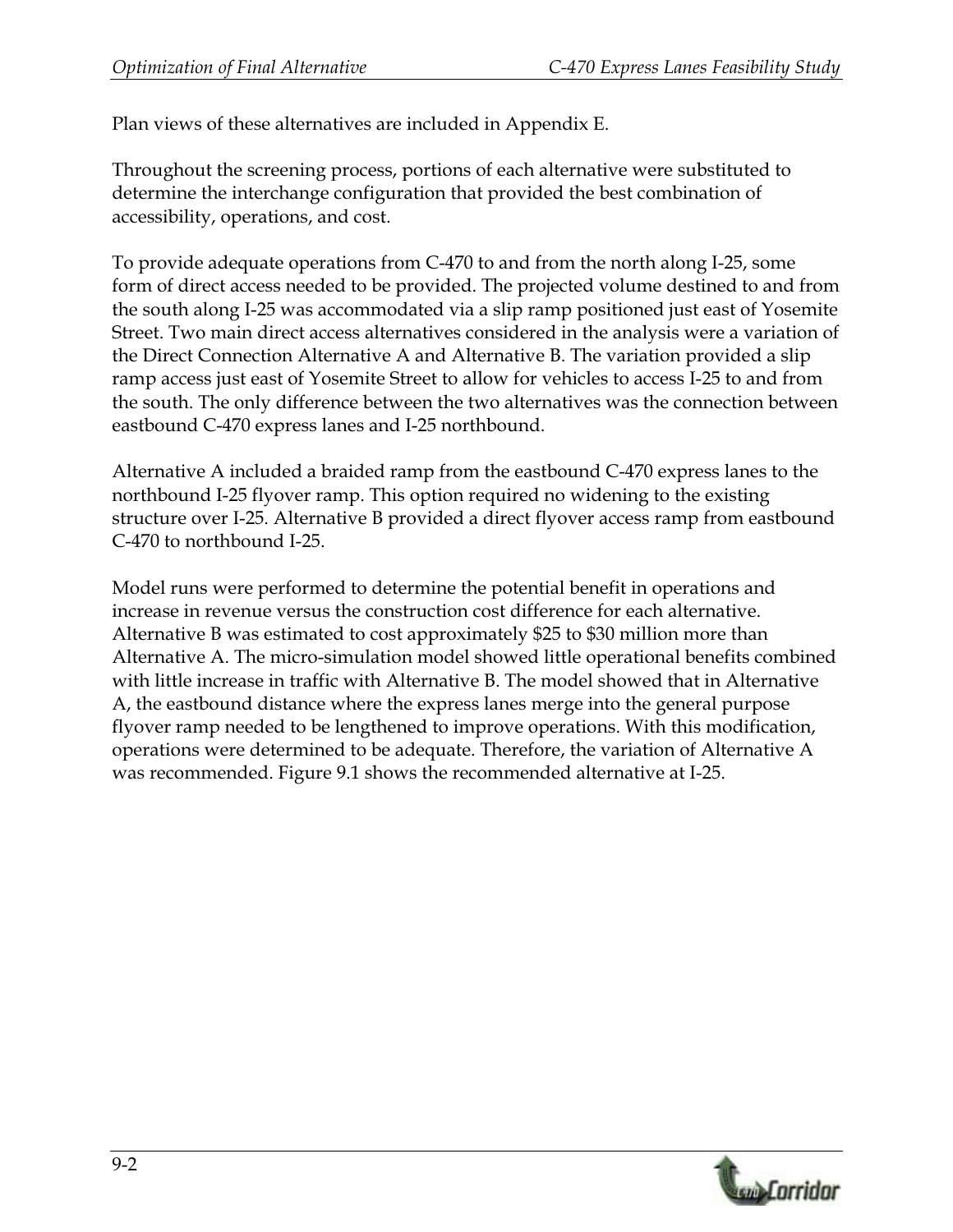

**Figure 9.1 I-25/C-470 Interchange** 

## **9.1.2 Quebec Street**

In the previous screening analysis, providing slip ramp access at Quebec Street resulted in operational problems along both the express lanes and general purpose lanes due to the amount of weaving between facilities. For that reason, a braided ramp between the existing general purpose lane ramp and the express lanes to and from the west was evaluated. It was determined that operations on both facilities improved significantly with the braided ramp in place. A cursory cost benefit analysis was performed to confirm the projected revenue generated by providing access at Quebec Street. The estimated construction cost for providing direct access at this location was approximately \$16 million, in 2004 dollars. The projected revenue exceeded the construction cost and therefore a direct connection at Quebec Street has been proposed.

#### **9.1.3 Colorado Boulevard**

Providing express lane access at Colorado Boulevard was logical due to the projected high volumes, good overall operations, and good access spacing, because the access

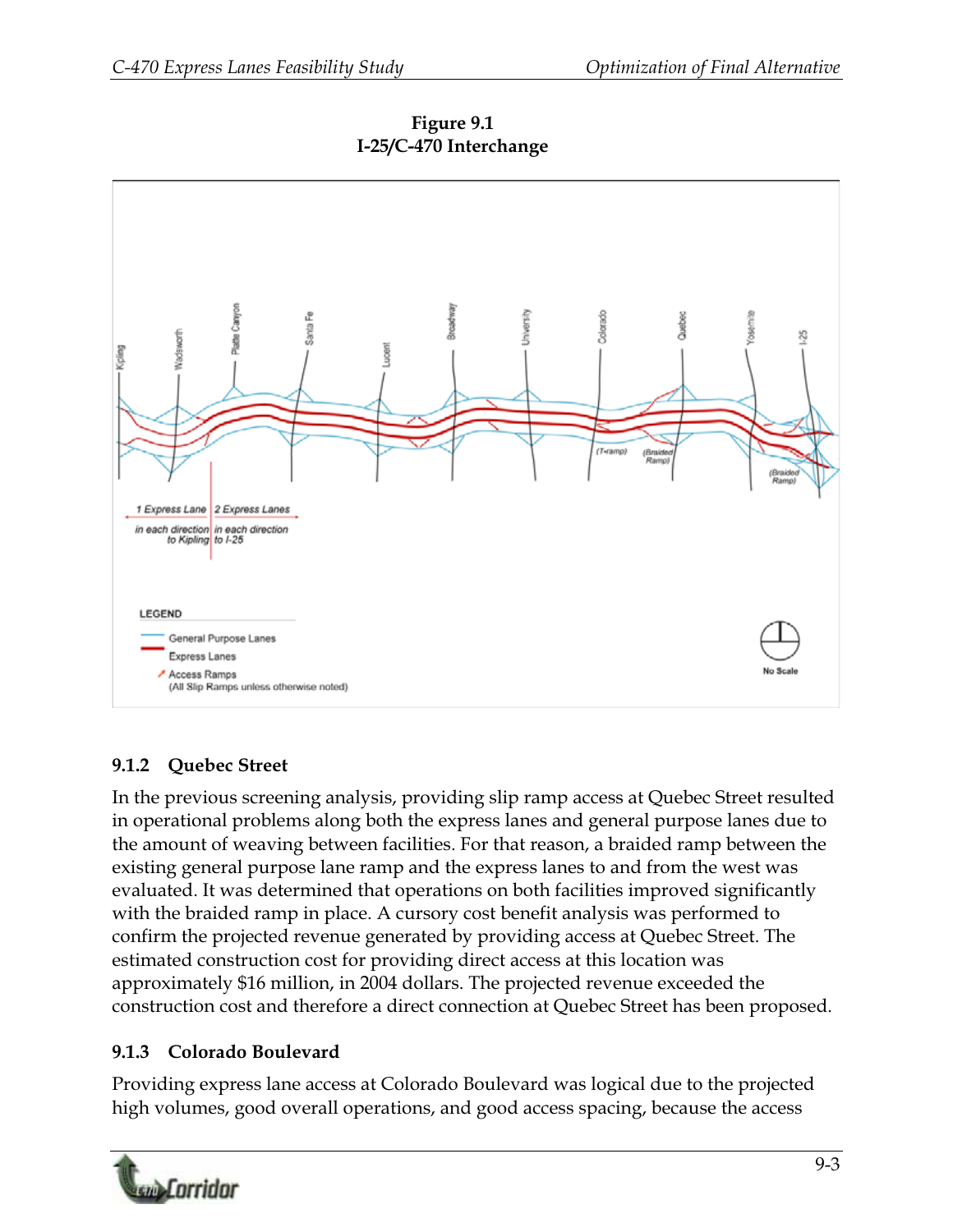provides a new interchange along the corridor, several issues were raised during the public involvement process regarding the potential change in travel patterns along Colorado Boulevard. Members of the public both supported and disapproved of the proposed interchange.

The concerns stem from the perception of increased traffic along Colorado Boulevard and the potential for increased cut-through traffic in the adjacent neighborhoods. Support for providing an access at Colorado Boulevard was also documented. Proponents liked the increased efficiency of reaching the C-470 corridor; and the added reliability over taking surface streets such as County Line Road and Quebec Street to access the existing corridor interchanges.

The analysis showed that there would be minimal increase in traffic along Colorado Boulevard and the adjacent arterial street network. Traffic volumes along Colorado Boulevard and County Line Road were expected to increase by approximately 800 vehicles in vicinity of the interchange during the peak hour. Due to the additional reserve capacity along both Colorado Boulevard and County Line Road, the additional traffic can easily be accommodated within the existing geometry. Due to the excess reserve capacity on the major arterials in the area, it is anticipated that that there would be little demand for drivers to use local streets to bypass arterial congestion. Therefore, express lane access at Colorado Boulevard to and from the east has been proposed. This analysis is summarized in Appendix F.

# **9.1.4 Lucent Boulevard**

The previous screening analysis identified the Lucent Boulevard location as having the best overall potential for accommodating an express lane access. The Lucent Boulevard location was analyzed in the micro-simulation model to determine whether a single express lane access would accommodate the demand for this location. It was determined that a single express lane access between Lucent Boulevard and Broadway would likely fail operationally. Before evaluating a direct access at this location, additional slip ramps were evaluated due to the minimal construction cost associated with them. Supplemental slip ramp access points were evaluated to the east of Broadway to serve as a relief valve for access between Lucent Boulevard and Broadway. It was determined that providing access eastbound and westbound, just west of Broadway, would provide for adequate operations on the express lane facility. For this area, full access between Lucent and Broadway and an Eastbound exit and Westbound exit between Broadway and University was prepared.

# **9.1.5 Wadsworth Boulevard**

Due to the projected through traffic remaining on and entering the express lanes before and after the Wadsworth Boulevard Interchange, consideration was given to extending the express lanes to Kipling Parkway. This would provide eastbound drivers a queue

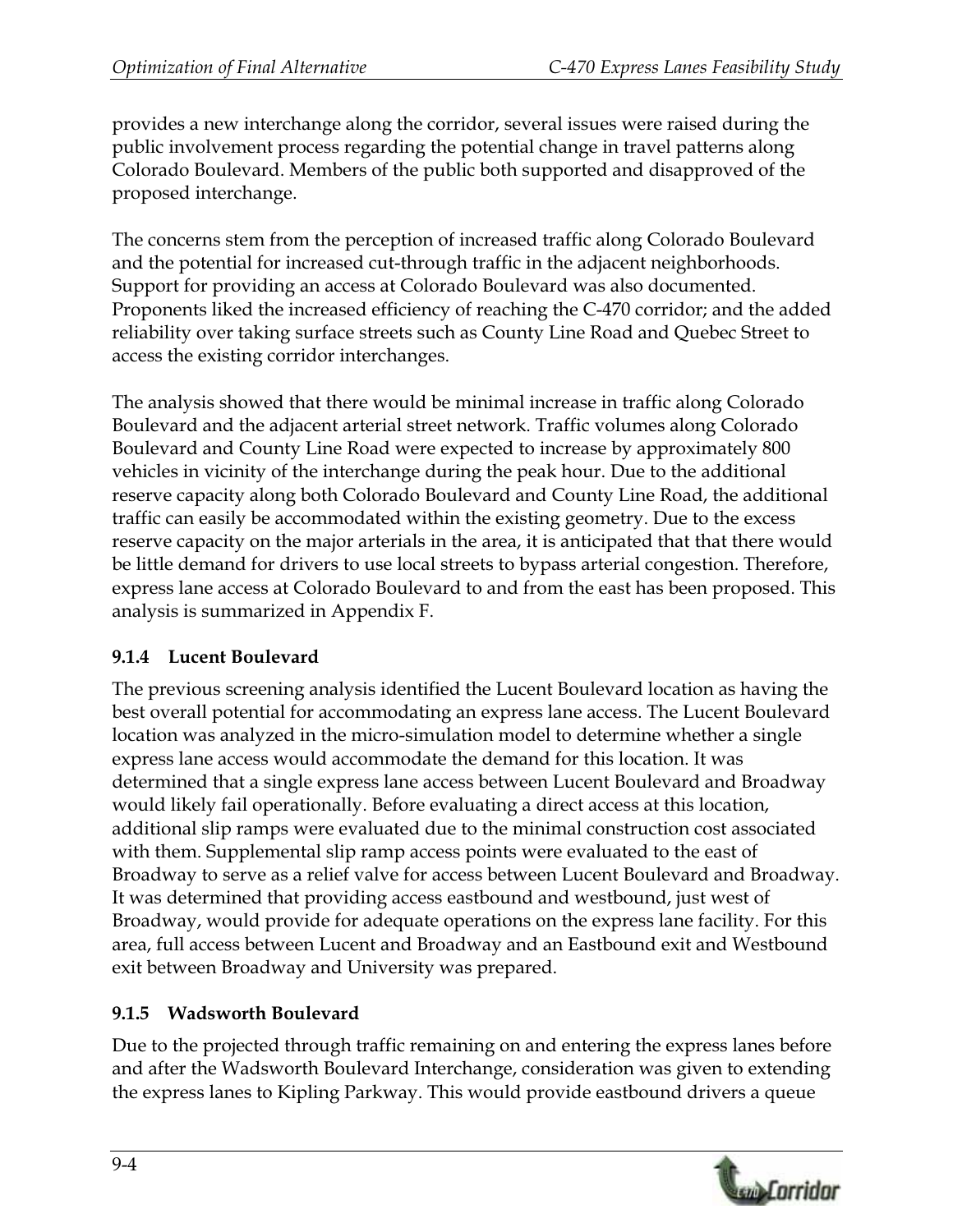jump to bypass the congestion at Wadsworth Boulevard and offer westbound drivers a better opportunity to complete the merge from three lanes into two lanes. Based on the analysis, extending a single lane to the Kipling Parkway overpass would enhance operations. It is anticipated that single lane in each direction could be constructed in the existing median, utilizing a buffer separation between the express lanes and general purpose lanes. This section would also be tolled.

## **9.1.6 Final Access Alternative**

Figures 9.2 and 9.3 show the proposed access locations, access types, and corresponding AM and PM peak hour volumes for the preferred alternative.

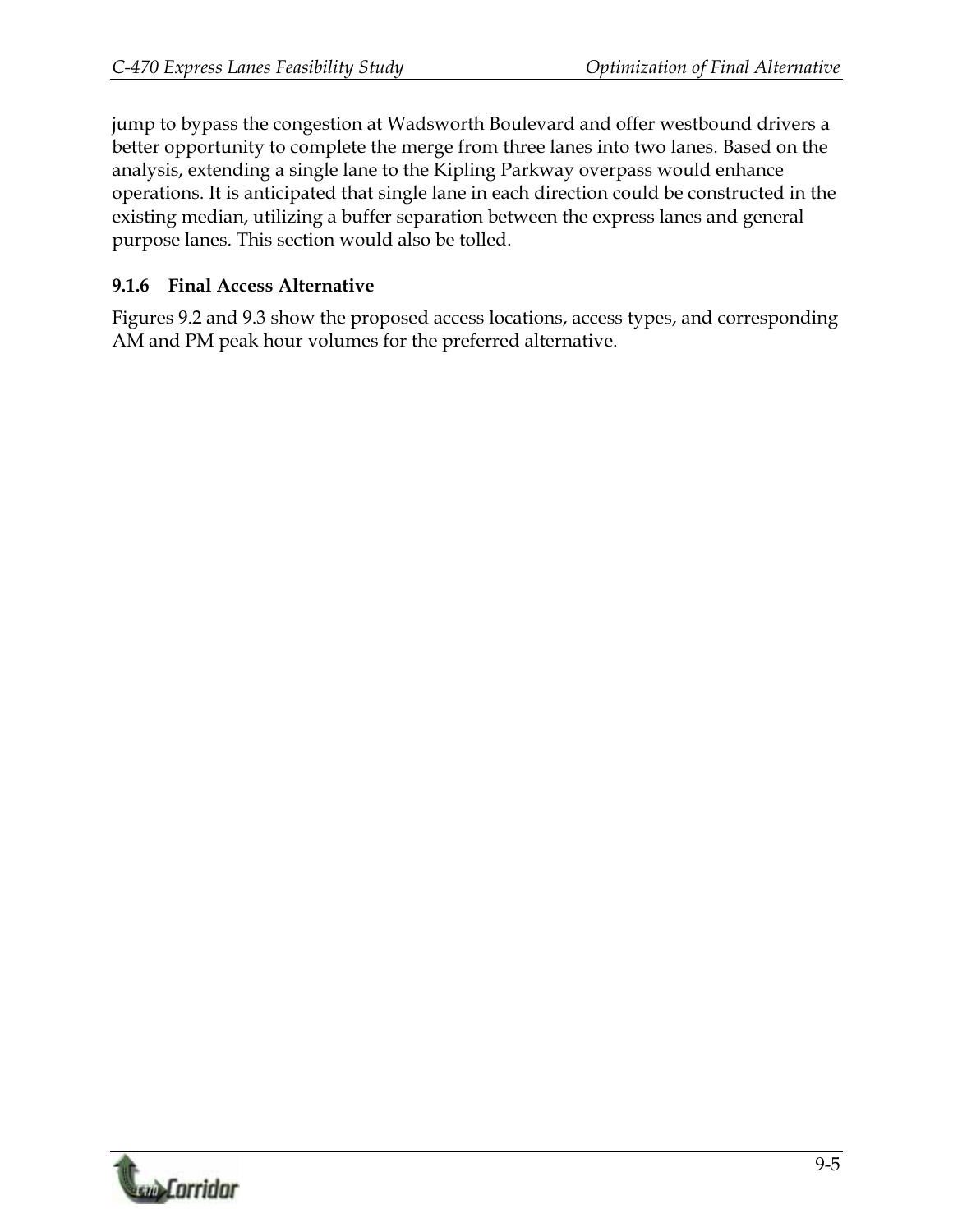Platte Canyon Wadsworth Ciplina 3793 T-ramp) 5401 4659 4221 ū 1775 1119 2386  $2517$ 5238 4636 4971 4053  $9<sub>5</sub>$  $\theta$ 4636 5291 (Braider  $5012$ Broadway University Quebec Santa Fe Lucent Colorado Yosemite  $-25$ 1 Express Lane 2 Express Lanes in each direction in each direction LEGEND **XXXX GPL Volumes** General Purpose Lanes XXXX EL Volumes Express Lanes No Scale Access Ramps (All Slip Ramps unless otherwise noted)

**Figure 9.2 Projected AM Peak Hour Volumes Final Configuration**